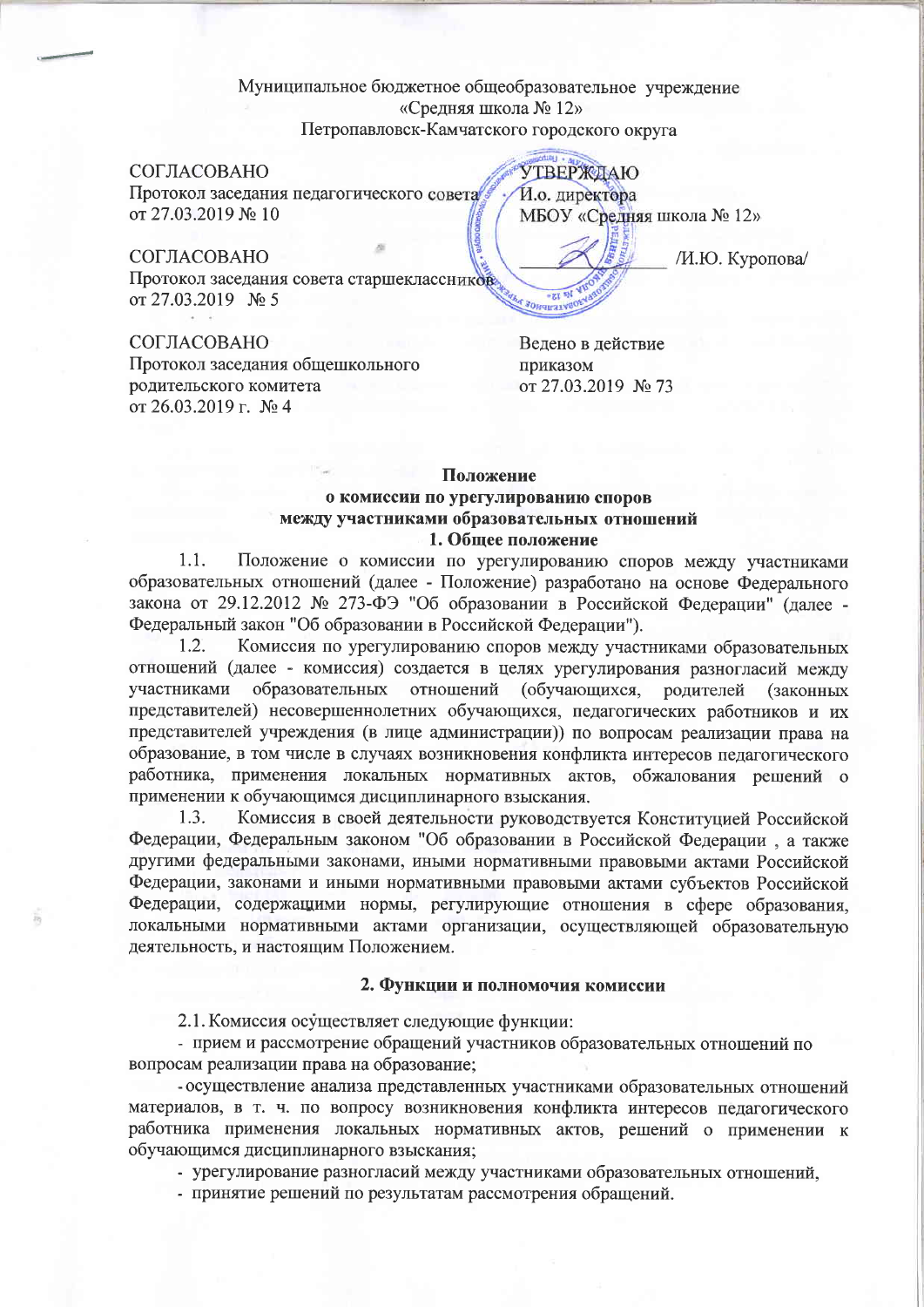2.2. Комиссия имеет право:

- запрашивать у участников образовательных отношений необходимые для ее деятельности документы, материалы и информацию;

- устанавливать сроки представления запрашиваемых документов, материалов и информации:

- проводить необходимые консультации по рассматриваемым спорам с участниками образовательных отношений:

- приглашать участников образовательных отношений для дачи разъяснений.

2.3. Комиссия обязана:

- объективно, полно и всесторонне рассматривать обращение участника образовательных отношений:

- обеспечивать соблюдение прав и свобод участников образовательных отношений;

- стремиться к урегулированию разногласий между участниками образовательных отношений:

- в случае наличия уважительной причины пропуска заседания заявителем или тем лицом, действия которого обжалуются, по их просьбе переносить заседание на другой срок;

- рассматривать обращение в течение десяти календарных дней с момента поступления обращения в письменной форме;

- принимать решение в соответствии с законодательством об образовании, локальными нормативными актами организации, осуществляющей образовательную деятельность.

#### 3. Состав и порядок работы комиссии

состав  $3.1 \cdot B$ Комиссии включаются равное число представителей совершеннолетних обучающихся (не менее двух), родителей (законных представителей) несовершеннолетних обучающихся (не менее двух), работников организации. осуществляющей образовательную деятельность (не менее двух).

Состав комиссии утверждается сроком на один год приказом организации, осуществляющей образовательную деятельность.

Одни и те же лица не могут входить в состав Комиссии более двух сроков подряд.

3.2. В состав Комиссии входят председатель комиссии, заместитель председателя комиссии, ответственный секретарь и друге члены комиссии.

3.3. Руководство Комиссией осуществляет председатель, избираемый простым большинством голосов членов Комиссии из числа лиц, входящих в ее состав.

Председатель Комиссии:

- осуществляет общее руководство деятельностью Комиссии;

председательствует на заседаниях Комиссии;

- организует работу Комиссии;

- определяет план работы Комиссии;

- осуществляет общий контроль за реализацией принятых Комиссией решений;

- распределяет обязанности между членами Комиссии.

3.4. Заместитель председателя Комиссии назначается решением председателя Комиссии.

Заместитель председателя Комиссии:

- координирует работу членов Комиссии;

- готовит документы, выносимые на рассмотрение Комиссии;

- осуществляет контроль за выполнением плана работы Комиссии;

- в случае отсутствия председателя Комиссии выполняет его обязанности.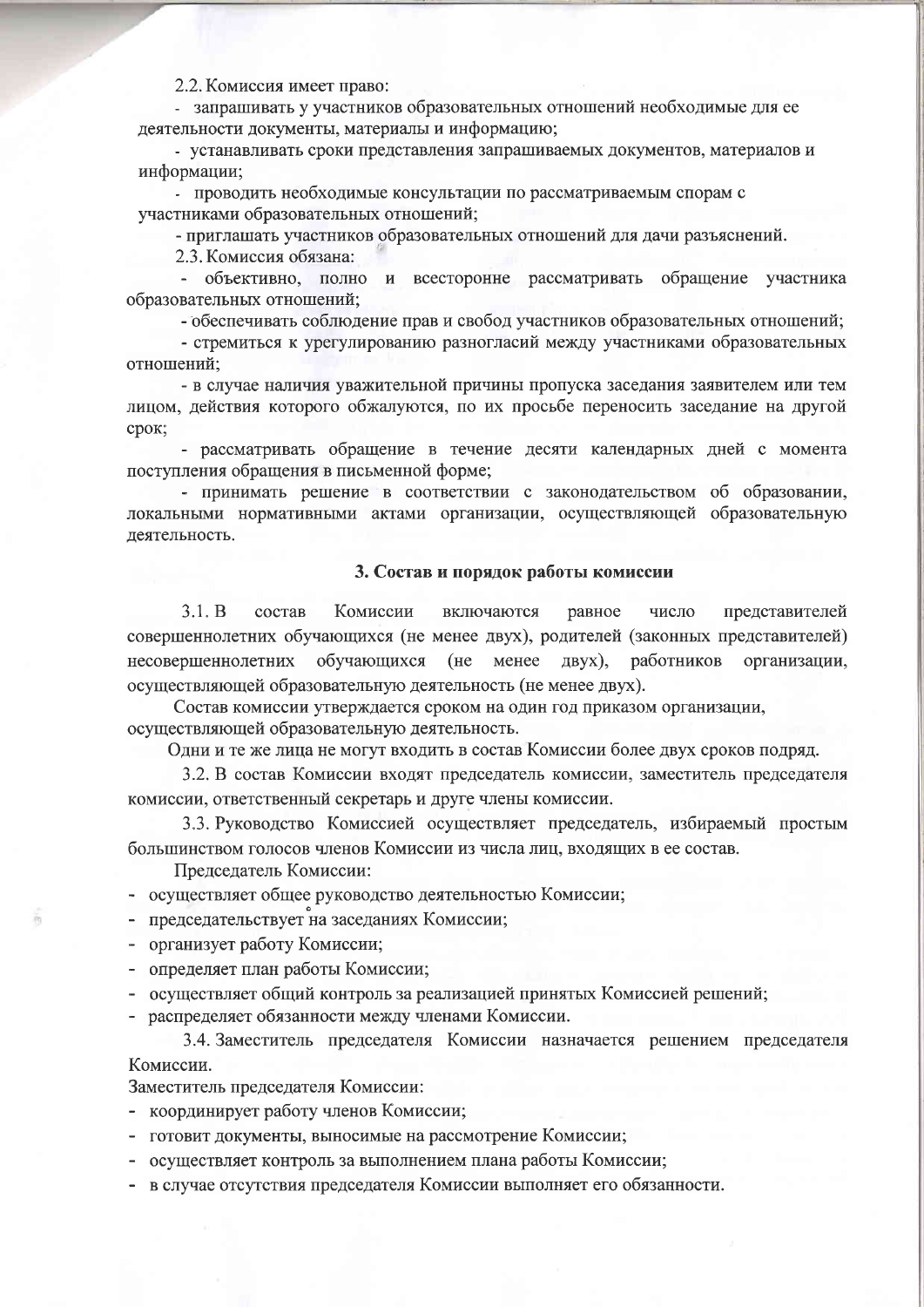3.5. Ответственным секретарем является представитель работников организации, осуществляющей образовательную деятельность.

Ответственный секретарь Комиссии:

- организует делопроизводство Комиссии;

- ведет протоколы заседаний Комиссии;

- информирует членов Комиссии о дате, месте и времени проведения заседаний Комиссии и о вопросах, включенных в повестку дня заседания, - доводит решения Комиссии ДО администрации организации. осуществляющей образовательную деятельность, совета обучающихся, Родительского комитета и заявителя.

- обеспечивает контроль за выполнением решений Комиссии;

- несет ответственность  $3a$ сохранность документов материалов,  $\,$   $\,$   $\,$ иных рассматриваемых на заседаниях Комиссии.

3.6. Член Комиссии имеет право:

- в случае отсутствия на заседании изложить свое мнение по рассматриваемым вопросам в письменной форме, которое оглашается на заседании и приобщается к протоколу;

- в случае несогласия с принятым на заседании решением Комиссии излагать в письменной форме свое мнение, которое подлежит обязательному приобщению к протоколу заседания комиссии:

- принимать участие в подготовке заседаний Комиссии;

- обращаться к председателю Комиссии по вопросам, входящим в компетенцию Комиссии:

- обращаться по вопросам, входящим в компетенцию Комиссии, за необходимой информацией к лицам, органам и организациям;

- вносить предложения руководству Комиссии о совершенствовании организации работы комиссии.

3.7. Член Комиссии обязан:

-участвовать в заседаниях Комиссии;

- выполнять возложенные на него функции в соответствии с Положением и решениями Комиссии:

- соблюдать требования законодательных и иных нормативных правовых актов при реализации своих функций:

- в случае возникновения личной заинтересованности, способной повлиять на объективность решения, сообщить об этом комиссии и отказаться в письменной форме от участия в ее работе.

3.8. Комиссия самостоятельно определяет порядок организации своей работы. Основной формой деятельности Комиссии являются заседания, которые проводятся по мере необходимости. Ход заседаний фиксируется в протоколе.

Заседание Комиссии считается правомочным, если на нем присутствует не менее половины от общего числа ее членов, при условии равного числа представителей совершеннолетних обучающихся, родителей (законных представителей) несовершеннолетних обучающихся, работников организации, осуществляющей образовательную деятельность.

3.9. По результатам рассмотрения обращения участников образовательных отношений комиссия принимает решение в целях урегулирования разногласий между участниками образовательных отношений по вопросам реализации права на образование.

В случае установленного факта нарушения права на образование Комиссия принимает решение, направленное на его восстановление, в т.ч. с возложением обязанности по устранению выявленных нарушений на обучающихся, родителей